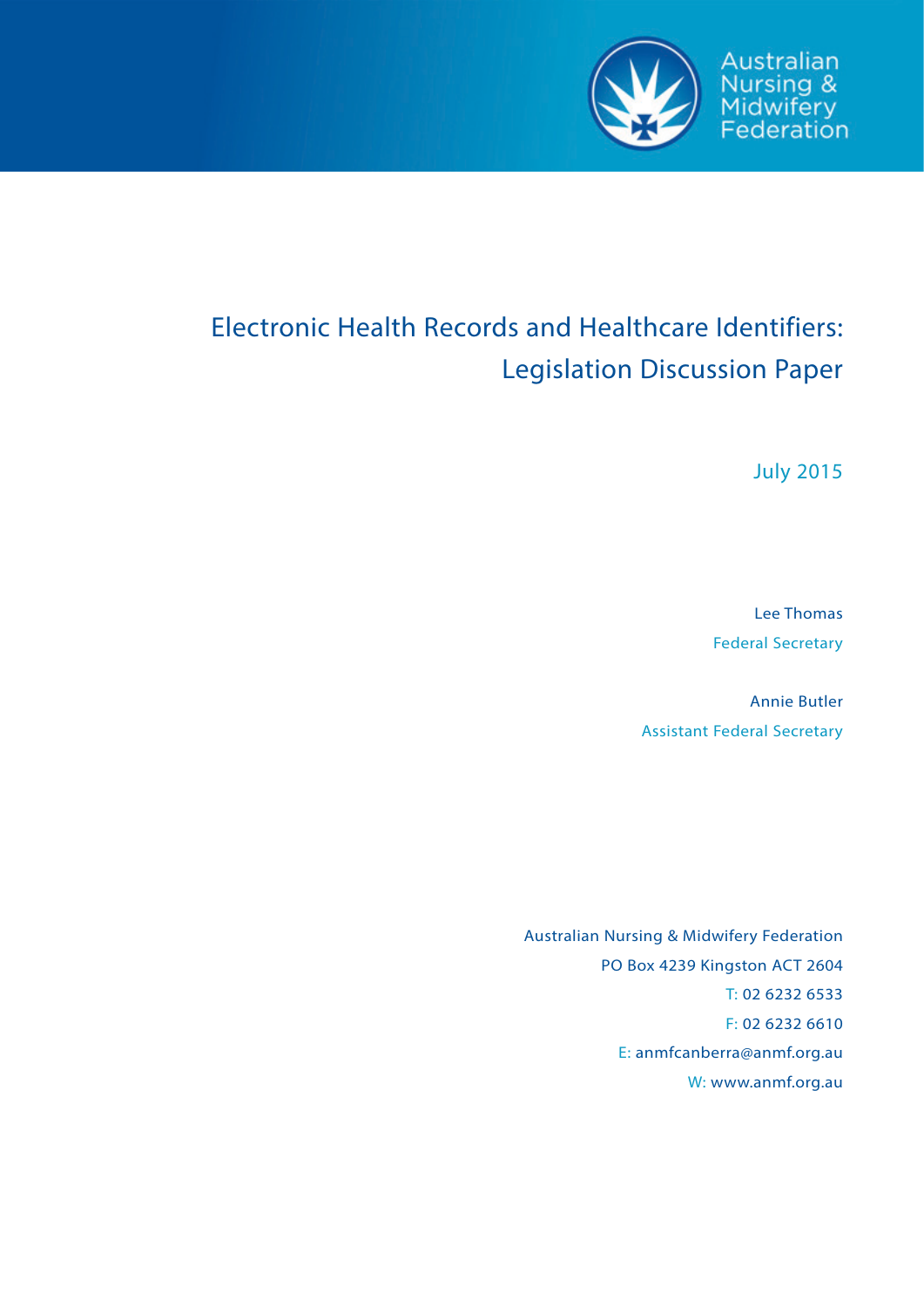#### Introduction

Established in 1924, the Australian Nursing and Midwifery Federation (ANMF) is the largest professional and industrial organisation in Australia for nurses, midwives and assistants in nursing with branches in each state and territory of Australia. The ANMF's core business is the professional, industrial and political representation of its members.

The ANMF represents over 240,000 registered nurses, enrolled nurses, midwives and assistants in nursing nationally. These nurses and midwives are employed in a wide range of enterprises in urban, rural and remote locations, in the public, private and aged care sectors including nursing homes, hospitals, health services, mental health services, schools, universities, the armed forces, statutory authorities, local government, and offshore territories and industries.

Given that nursing and midwifery form the largest cohort within the health and aged care sectors, and are the most geographically dispersed of all health care professionals, the ANMF has a keen interest in the development of health information management in the electronic environment. We thank the Australian Government, Department of Health for the opportunity to comment on the *Electronic Health Records and Healthcare Identifiers: Legislation Discussion Paper.*

The ANMF has supported the development and implementation of the PCEHR system. We have made a significant contribution to the work of the National E-Health Transition Authority (NEHTA) and to the development of the PCEHR system, through funded projects, written submissions and personal representations, including participation on relevant committees. We have made this investment in time and effort because of the benefits to be gained by the community, our members and other health professionals through an information system which delivers timely and consistent communication on a person's health status and history.

# General comments:

The ANMF takes this opportunity to revisit issues we have previously identified as barriers to the success of the electronic health record system:

- Lack of investment in infrastructure, software and IT support across the health and aged care sectors;
- Lack of funded scholarships for health professionals to be educated in health informatics to ensure we have the expertise within clinical settings.
- Slow or inadequate implementation of the National Broadband Network (NBN). Access to the internet in some metropolitan areas, rural towns and remote locations remains compromised.
- Insufficient communication, education and engagement with all consumers and health professionals within the country on the electronic health record. As the system is complex, it is essential the communication and education strategy for the proposed changes to the PCEHR system are extensively communicated using plain English.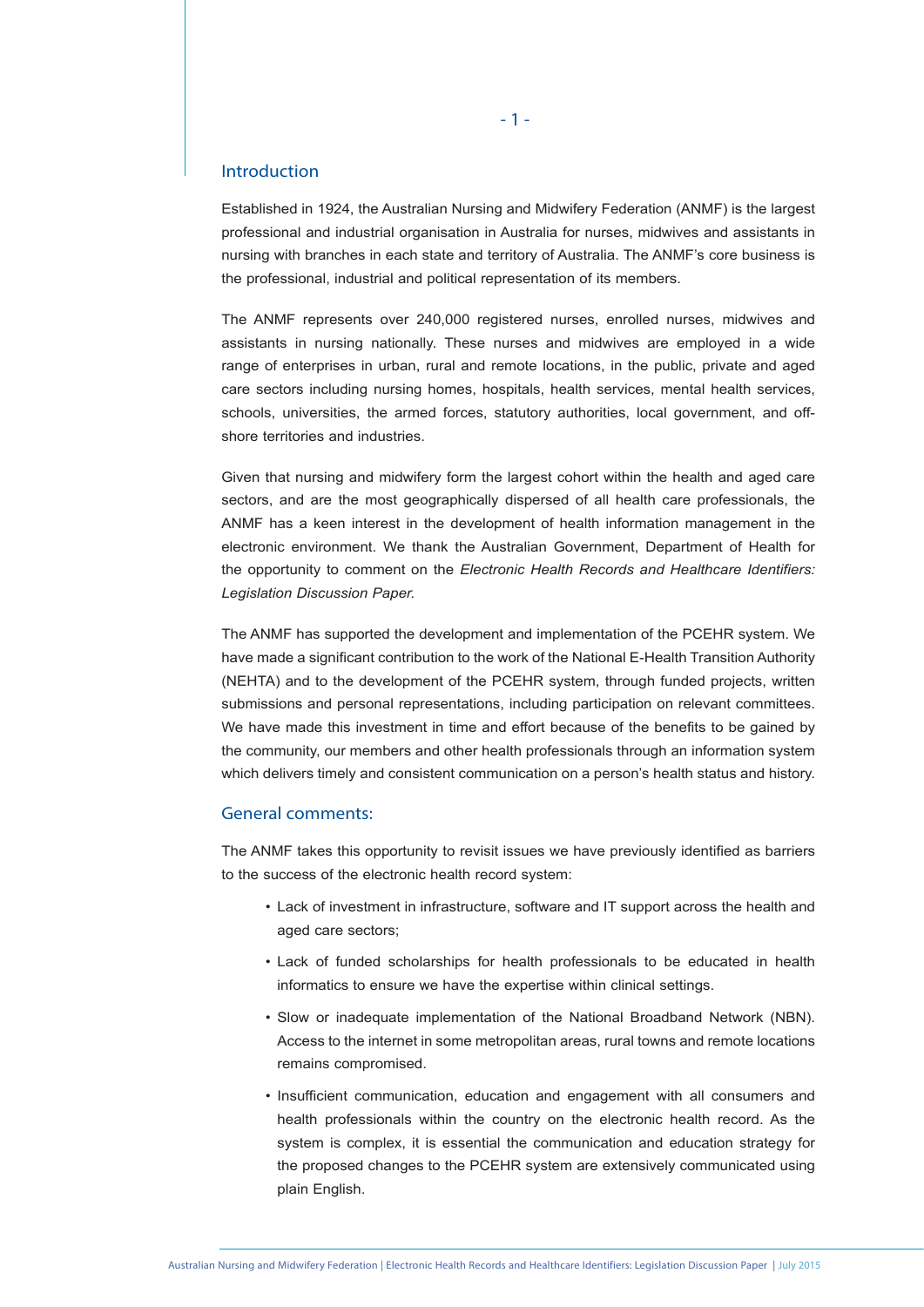The nursing and midwifery workforce are highly educated and strategically placed within health. We are the key enablers and drivers for successful implementation and utilisation of the national electronic health record.

#### **Background**

The ANMF maintains its position on the importance of the PCEHR system and supports the continued work being done to evolve the system to ensure it improves the availability and quality of health information.

### Legislative proposals: PCEHR system and HI Service

The ANMF supports the proposed change in name from PCEHR Act to 'my health record' Act as it is simple and clear.

The inclusion of 'a health-related disability, palliative care or aged service' to the definition of a health service is important and is supported by the ANMF.

Consistency across the 'my health record' Act and privacy Act relating to the definitions of health care and health information is logical.

In relation to expanding 'identifying information', it is important to note that although gaining mobile numbers or e-mail addresses is an easy way to communicate with individuals, not all individuals have access to SMS or email. There would need to be alternate options for these individuals.

Further clarification is required to outline the information that would be provided to an individual when notifying them that their record has been accessed, for example, how the consumer understands and consents to which health professionals may access their health record. In particular, in the community health setting or an acute hospital setting many health professionals may access the record legitimately, however the consumer may receive a number of alerts that their record has been accessed and not understand the reasons for this access.

It is unclear whether the notification will be just an alert or whether it will provide all relevant details about the access including date, health provider number and health provider organisation. If an individual is concerned about the access and would like to investigate it further or even report it, what processes are there for accessing their record online to progress their concern; and, what organisation is tasked with this responsibility?

# Governance

It is reasonable to establish a separate entity to be responsible for all national eHealth systems, however detail regarding the establishment and transition of these arrangements is required to provide further comment.

In relation to the proposed Australian Commission for Electronic Health (ACeH) Board, we believe it is essential that a nurse/midwife with the required expertise is a member of this Board and that nurses and midwives are represented at the advisory committee level.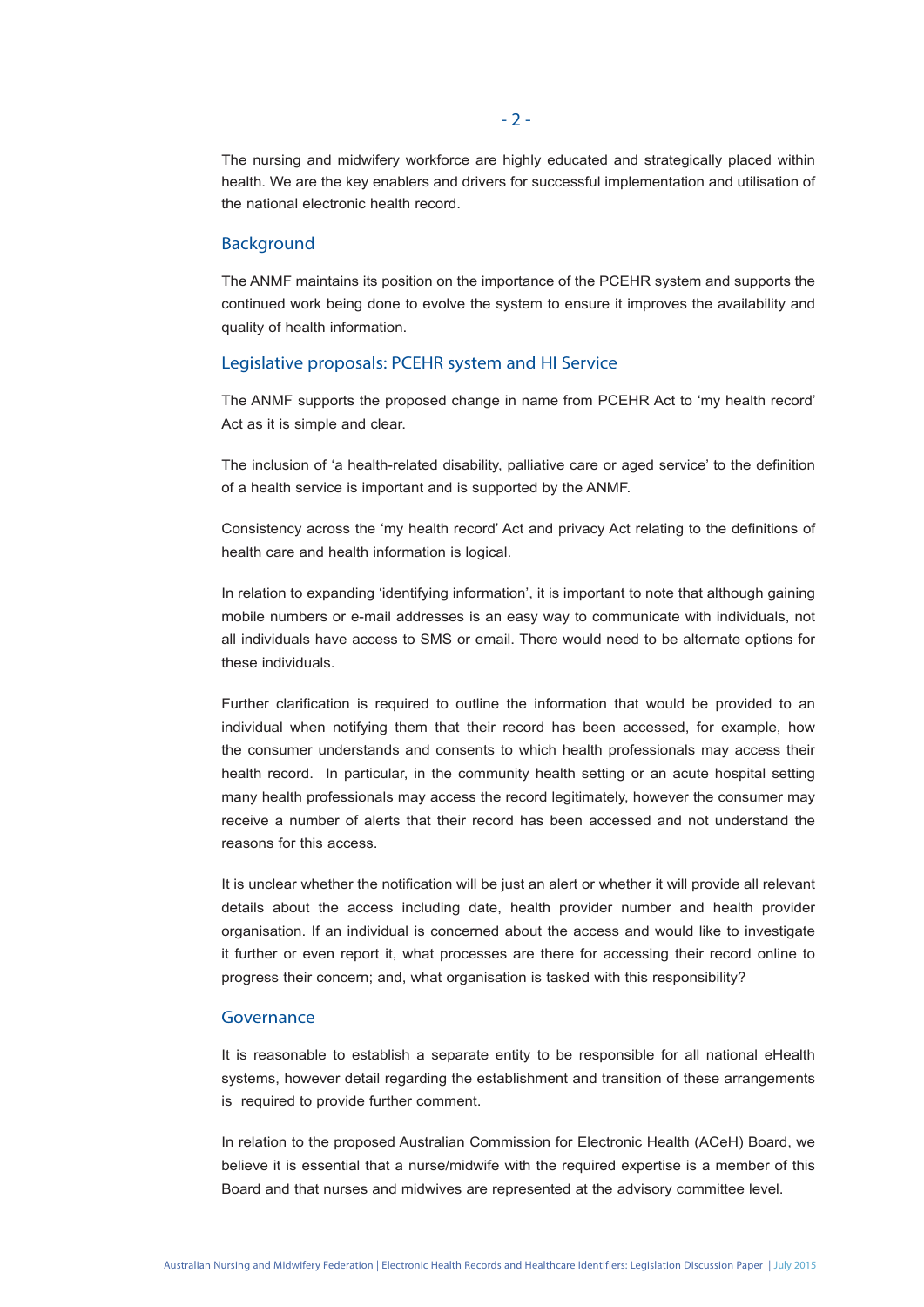#### Participation

The ANMF has long advocated for an opt-out system to increase the uptake and effectiveness of the system. Although it may be confusing for individuals to have two systems in place for a period of time, one being the trial area where the system is optout and the ongoing system where individuals are required to opt -in, it is reasonable to implement this important change in stages. This will enable any barriers to be managed and adjusted on a smaller scale. It would be essential that this potential confusion around the two processes is considered and addressed in the communication strategy.

The communication strategy must include clear explanation and education for the consumer and all health professionals. This should include the legislative arrangements that authorise the registration and uploading of records by health care provider organisations and individual health practitioners. The legislation discussion paper proposes that the communication strategy will circumvent the need for consent, as is used in the opt-in system-this key point must be understood by all users of the PCEHR.

The ANMF supports the ability for individuals to opt-out at any time of the trial and defer involvement to register at a later date if required. This would be an essential aspect of an opt-out participation model, as part of national implementation.

There may be circumstances where a healthcare provider is not able to upload a health assessment, comprehensive assessment, mental health plan, medication review report or chronic disease plan apart from where an individual does not have a PCEHR identifier or if the individual requested the document not to be uploaded. These include:

- Where a healthcare provider does not have the infrastructure within their service to upload a document to the PCEHR system.
- Where the consumer has applied specific controls to prevent health professionals accessing their health record.
- It is noted in the document that, in opt-out trials, *"Healthcare provider organisations, contracted service providers, repository operators and portal operators will continue to participate on an opt-in basis"*. Therefore, any health care provider working in an organisation that has chosen not to opt-in, will not be able to upload relevant documentation.

In relation to notification to the consumer of PCEHR access, as we have already identified, clarification is required to identify the information that will be provided in the alert and the process for an alert to be investigated. The ANMF supports the addition of an access alert system but is mindful that this will create another layer and could be significantly resource intensive.